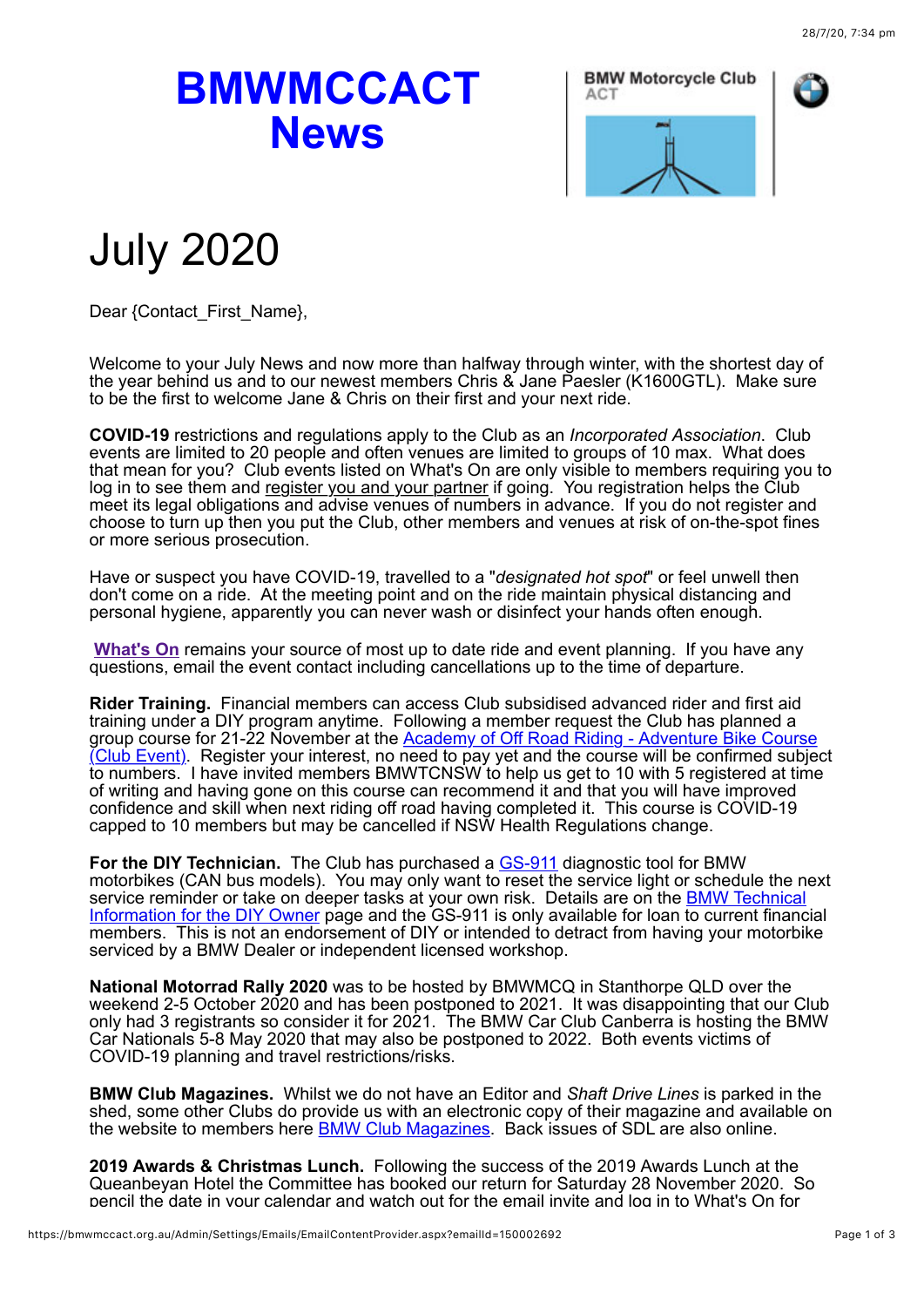pencil the date in your calendar and watch out for the email invite and log in to What's On for details. You will need to register and pay before the day due as the venue has fixed seating and menu, notwithstanding any COVID-19 interruptions.

**Club Finances.** Through his careful stewardship Treasurer Bob has reported to the Committee that "*the Club is in a sound financial position*" so often that the Committee and I are sick of it, or me at least. I have invited suggestions from Club members on rides and Committee on potential Club investments. No we will not be buying real estate, shares, a new Club motorbike or even an old Club project motorbike but I invite you to email me President@bmwmccact.org.au your thoughts and suggestions for the Committees consideration.

The Club is financially stable and can meet its current and projected costs, so before you all get excited:

- 1. The Club is not a charity, and whilst we donate money raised at the [Kosciuszko Rally](https://bmwmccact.org.au/page-1428503) not proposing to give ours away.
- 2. There won't be any free lunches, dinners or night(s) out on the town. This disadvantages our regional members and those members that don't.
- 3. Equipment needs to have a Club purpose, durable and have a range of applications. So no special tool for your particular project.
- 4. Membership fees will not be going down as this is banked money not recurrent expenditure. What's more your Club membership is probably the cheapest you will get for any Club without poker machines.
- 5. 2021 is the Club's 40th Anniversary.

I'll close out this part with a personal opinion. Club members and membership funds are raised for the benefit of current members and a requirement of our incorporation. If we were looking to buy a trailer for example (we are not) then that may be a reason to hold funds, but not simply for the purpose of raising them.

**Committee Contact in August.** Some members and I having planned for the Off Centre Rally at Adeles Grove QLD (COVID cancelled) have a new destination of north western Queensland for August, with South Australia also closed off. VP Mike will be looking after the Club Meeting and RideC Cameron has some up on the website (don't forget to log in). The Club is still looking for a Secretary and if you want some social activities, then why not step-up as Social Secretary (full training & support provided).

Enjoy your ride

Garry Smee President & Chair BMWCA [President@bmwmccact.org.au](mailto:President@bmwmccact.org.au)



*BMW Club Members at the Rolfe Classic Motorrad R18 invitational presentation night*